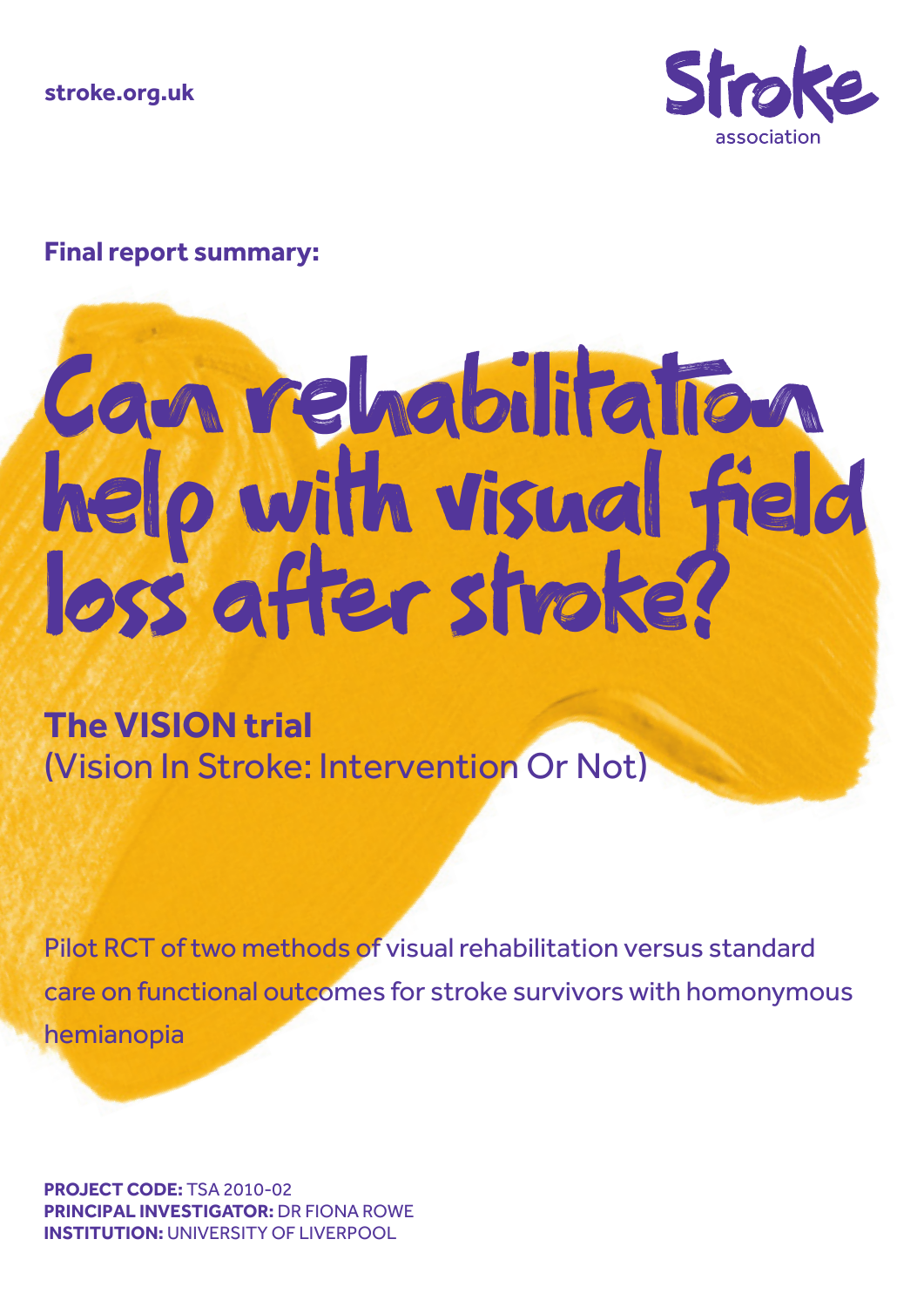# **Why did we fund this research?**

As a result of stroke, an individual may lose half of their visual field in either the left or the right eye. This is called 'homonymous hemianopia' and affects up to half of all stroke survivors $<sup>1</sup>$ .</sup>



## **Artist's impression of homonymous hemianopia**

Homonymous hemianopia can have a direct impact on how someone is able to function, with an increased risk of falling, impaired ability to read and inability to judge distances. It may therefore impact upon on their ability to participate in rehabilitation, to live in their own home, and upon their levels of depression, anxiety, and social isolation, leading to a significant reduction in their quality of life.

Visual rehabilitation techniques are available to help people with homonymous hemianopia after stroke. However, they are not used consistently across stroke services within the NHS, and there is limited evidence supporting their usefulness. Furthermore, although potentially cheap to administer no study has investigated how costeffective they are to deliver within the NHS.

There is therefore a clear need for robust clinical trials to answer whether or not visual rehabilitation techniques are more effective than current standard care to patients (offering them advice only), and whether they are cost-effective for the NHS.

The VISION trial was a pilot randomised controlled trial (RCT) to compare the use of two visual rehabilitation techniques (visual search training or 'monocular prism' treatment) with standard care. Its aims were to determine the effects of the two techniques on the visual field of stroke patients with homonymous hemianopia and their general quality of life. Training with visual search exercises involves training the person to make more

effective eye movements into the side of their visual loss so that they compensate better for this side. This can simply involve patients transferring gaze quickly between printed targets on an A4 visual search card.

## **Example of a visual search card**

'Monocular' prism glasses incorporate prism lenses over one eye only, shifting images of the outside peripheral vision into the seeing part of the visual field of that eye, images which would otherwise



fall onto its blinded visual field and not be seen.

#### **Monocular prism glasses**

The main outcome measure of the VISION trial was the change in size of the area of visual field of participants, between their initial (baseline) assessment



and their last assessment 26 weeks later, and whether this differed between the participants who received either visual rehabilitation technique or standard care.

A number of secondary outcomes were also measured including vision-related quality of life and visual function (measured using the Visual Function Questionnaire), participants' mobility and their ability to perform activities of daily living and general health.

## **What did the researchers do?**

#### **Screening**

From May 2011 to September 2013, 1171 stroke survivors were reviewed whilst they were inpatients at 14 NHS Trusts involved in recruitment to the trial. Out of these 1171 participants, 993 (85%) did not meet the inclusion criteria, 91 declined to take part (8%) and 87 were recruited into the trial (7%).

#### **Randomisation**

Eighty-seven participants recruited into the trial were randomised into three groups. Twenty seven participants were allocated to intervention group A (to receive monocular prisms) and 30 participants were allocated to intervention group B (visual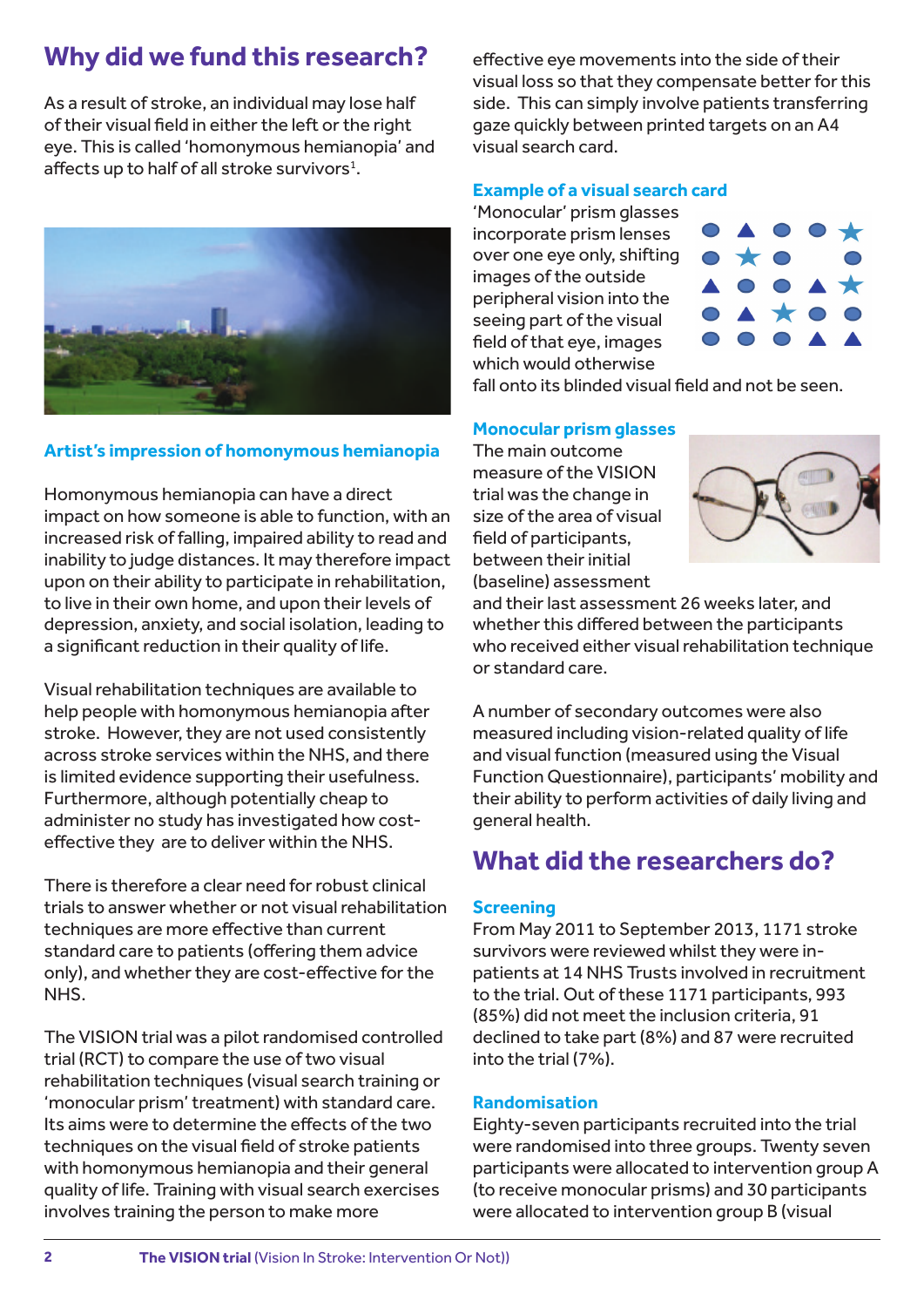search training). Thirty participants were allocated to the control group C (standard care, consisting of advice only).

During the course of the trial, withdrawal of participants from the trial was accounted for along with loss to follow-up. At the end of the trial, final and complete results were available for 24 participants in group A, 25 participants in group B and 22 participants in group C.

# **What did the research find?**

At the first (baseline) assessment, the demographics of all participants across all three groups were compared. The average age and range of ages in each group were similar. Most participants were male (70%) and there were slightly more male participants in group A (monocular prisms) than group B (visual search). Most participants were of white ethnicity (98%).

Participants were randomised to their respective groups at approximately 11 weeks after their stroke. Most had ischaemic stroke (95%) in all three groups. The stroke affected the left side of the brain in 44%, the right side of the brain in 54% and both sides of the brain in 2% of participants. Across all three groups there were similar values for the side (right versus left) and extent (partial versus complete visual field loss) of homonymous hemianopia.

At least one complication (adverse event) was experienced in 18 participants (69 %) in group A (monocular prisms), this was usually headache. Only two participants (7%) experienced a complication in group B (visual search), this was fatigue and headache. No complications were recorded for participants allocated to group C (standard care).

As the main outcome of the trial, the average change in the size of the participants' visual field at the 26 week final assessment was an increase of about 5% for group A (prisms), 8% for group B (visual search) and 3.5% for group C (standard care). No significant differences were observed between these changes of visual field.

However, for the secondary outcomes of the trial, visual function (and vision related quality of life) improved at 26 weeks in group B (visual search)

when compared to group A (monocular prisms) and group C (standard care). No differences were found for any other secondary outcomes.

## **Clinical implications**

This trial showed there to be little improvement in the size of participants' visual field between the two treatment groups and the standard care (advice only) group.

Group A (monocular prisms) had the greatest number of complications which typically included headaches and confusion of vision. Such complications could act as a barrier for patients to continue use of prism therapy. Group B (visual search training) had a significant improvement in vision-related quality of life.

Future research aims to concentrate on visual search training as a treatment option for poststroke homonymous hemianopia.

#### **Publications**

The protocol, outlining how this trial was conducted, was published in the journal, BMJ Open in July 2014<sup>2</sup>, and the screening process and recruitment figures were published in the journal, Neuro-Ophthalmology in January 2016<sup>3</sup>.

#### **References**

- **1.** Rowe, Fiona J., Marion Walker, Janet Rockliffe, Alex Pollock, Carmel Noonan, Claire Howard, Richard Glendinning, Rachel Feechan, and Jim Currie. "Care provision for poststroke visual impairment." Journal of Stroke and Cerebrovascular Diseases 24, no. 6 (2015): 1131-1144.
- **2.** Rowe FJ, Barton PG, Bedson E, et al. A randomised controlled trial to compare the clinical and cost-effectiveness of prism glasses, visual search training and standard care in patients with hemianopia following stroke: a protocol. BMJ Open. 2014;4(7):e005885. doi:10.1136/ bmjopen-2014-005885.
- **3.** Rowe FJ, Conroy EJ, Barton PG, et al. A randomised controlled trial of treatment for post-stroke homonymous hemianopia: screening and recruitment. Neuro-ophthalmology. 2016;40(1), 1-10. doi:10.3109/0165 8107.2015.1126288.

# **What does this mean for stroke survivors?**

The use of prism glasses as a treatment for poststroke homonymous hemianopia is associated with the complications of headache and visual confusion.

Visual search training significantly improved participants' vision-related quality of life, and future research will focus on this treatment option for post-stroke homonymous hemianopia.